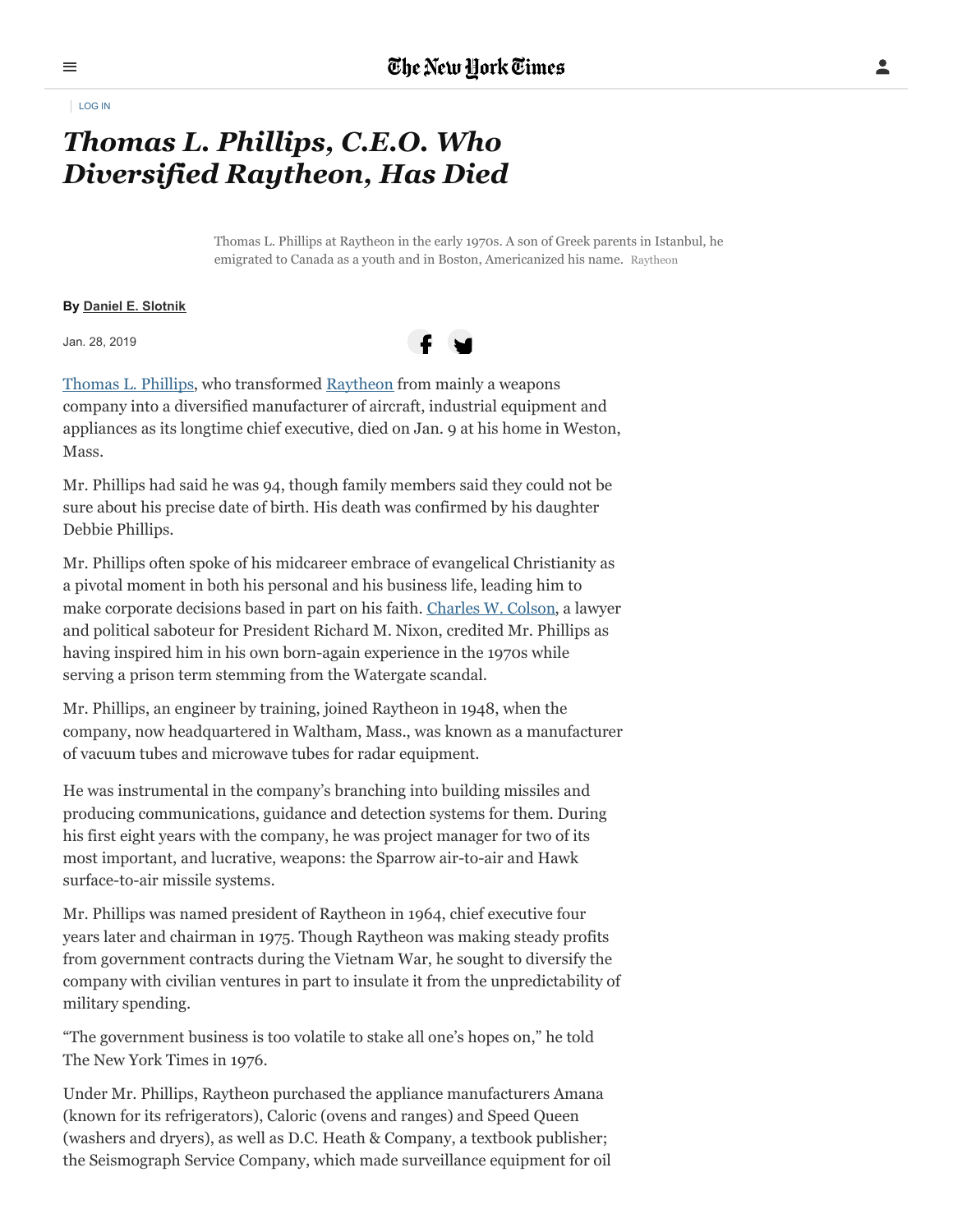and gas companies; United Engineers and Constructors, which built power plants; and Cedar Rapids Corp., which made asphalt and rock crushing machines. (Raytheon later sold some of its acquisitions.)

In 1967, Amana helped Raytheon manufacture and market one of the earliest countertop consumer microwaves. That same year, Raytheon recorded \$1 billion in sales (more than \$7 billion in today's money) largely because of its acquisitions.

Mr. Phillips was known to be patient if his acquisitions were not immediately successful. In 1980 Raytheon bought Beech Aircraft for a reported \$790 million, just before the general aviation market crashed. Rather than walk away, Mr. Phillips poured hundreds of millions of dollars into Beech, developing a cuttingedge corporate aircraft called the Starship and positioning Raytheon to benefit when the airplane market rebounded in 1988.

But business success proved not enough for Mr. Phillips. "Something was missing," he told The New York [Times](https://www.nytimes.com/1976/08/08/archives/the-gospel-and-mr-hawk.html?module=inline) in 1976. "I felt a terrible emptiness. There was a big hole in my life. I began to read the Scriptures, looking for answers. Something made me realize I needed a personal relationship with God."

## **Notable Deaths 2018: Business and Economics**

A memorial to those who lost their lives in 2018 Aug. 3, 2018

The turning point was a **Billy [Graham](https://www.nytimes.com/2018/02/21/obituaries/billy-graham-dead.html?module=inline)** crusade he attended in Madison Square Garden in New York in the late 1960s, according to Mr. Colson's recollection of their conversation in his autobiography, "Born [Again](https://www.nytimes.com/1976/03/28/archives/born-again.html?module=inline)" (1976). Mr. Phillips, by his account, soon began incorporating his evangelical Christian values into his leadership of Raytheon.

"The thing that guides me now as a businessman is to be a good steward," Mr. Phillips told The Times. . "God gave me both this position of managing the resources of this company and of the men that are entrusted to work with me."

Thomas A. Kennedy, Raytheon's current chairman and chief executive, said in a statement that "for all his technical and financial [achievements,](https://www.raytheon.com/news/feature/thomas-kennedy-passing-former-raytheon-chairman-and-ceo-thomas-l-phillips) Tom will be best known at Raytheon for his warm and engaging business leadership."

Mr. Phillips befriended Mr. Colson, a special counsel to Nixon, while the Watergate scandal played out and told him about his conversion. Mr. Colson later went to prison, convicted of obstruction of justice, and there had his religious awakening. He paid tribute to Mr. Phillips as an inspiration in his memoir.

Mr. Colson devoted the rest of his life [\(](https://www.nytimes.com/2012/04/22/us/politics/charles-w-colson-watergate-felon-who-became-evangelical-leader-dies-at-80.html?module=inline)he died in 201[2\)](https://www.nytimes.com/2012/04/22/us/politics/charles-w-colson-watergate-felon-who-became-evangelical-leader-dies-at-80.html?module=inline) to religious work and became a leader in the evangelical political movement.

Mr. Phillips retired in 1991 and remained on Raytheon's board until 2000.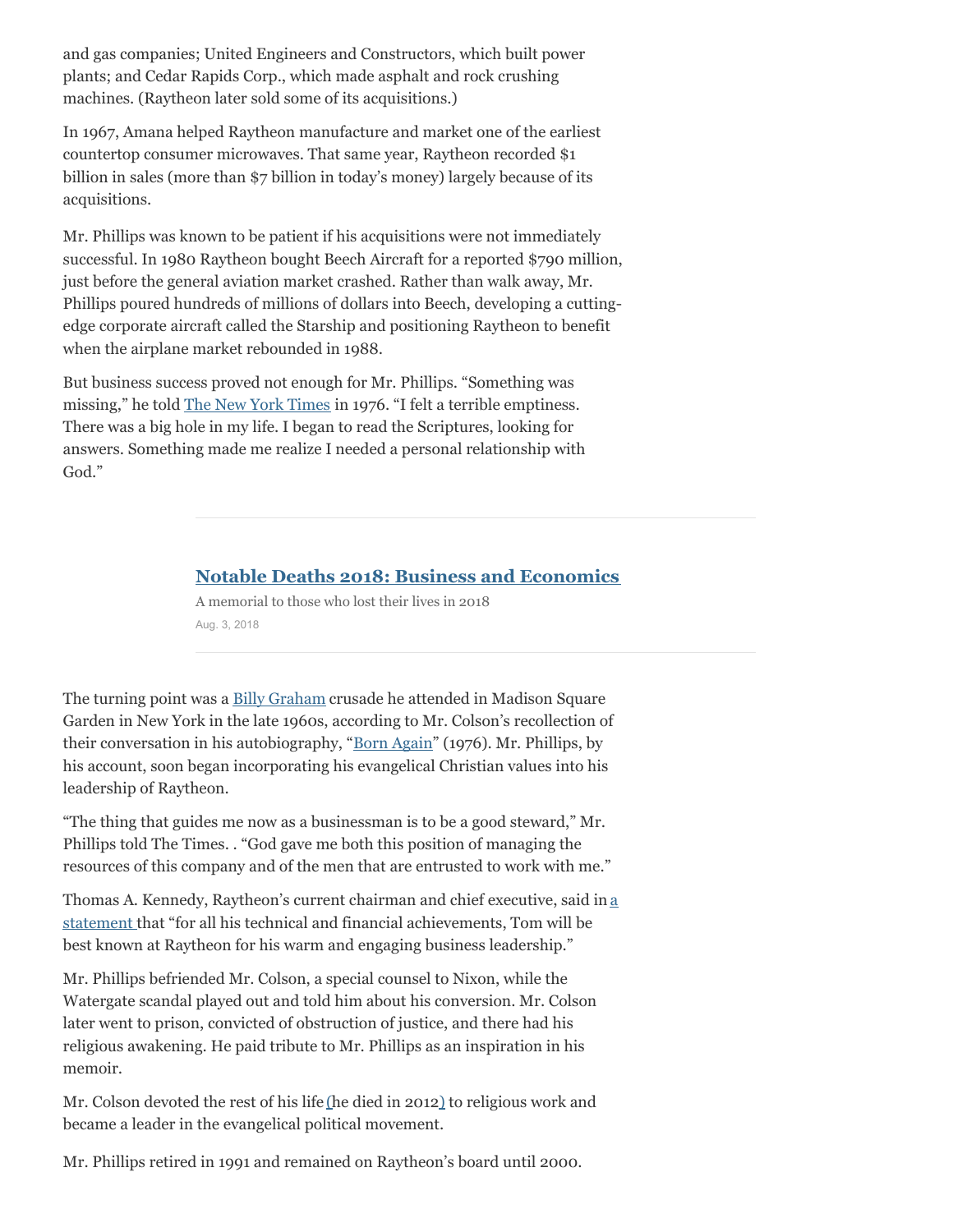There is little official documentation of his early life, but Mr. Phillips had said that he was born to Greek parents in what is now Istanbul on May 2, 1924. His father died when he was young, and his mother emigrated with him to Canada.

Mr. Phillips's son, Tom, said that Canadian immigration records listed his father's birth name as Athanasius Leonidas Philippides and indicated that he may have been born in 1923. He Americanized his name after moving to Boston with his mother in the mid-1930s. She remarried there.

Mr. Phillips graduated from Boston Latin School in 1942 and was drafted into the Army during World War II, but Japan surrendered before he saw combat.

He earned bachelor's and master's degrees in electrical engineering from Virginia Polytechnic Institute and State University before starting with Raytheon.

In 1944 he married Gertrude Van [Iderstine,](http://www.legacy.com/obituaries/bostonglobe/obituary.aspx?n=gertrude-van-iderstine-phillips&pid=187343941&fhid=20778) whom he had met in Boston. She died in 2017. In addition to his son and daughter, his survivors include two other daughters, Patty Fraser and Bobbie Suratt; 11 grandchildren; and 12 great-grandchildren.

Mr. Phillips told The Times that he thought working at Raytheon did not violate Christianity's imperative for peace because he saw it as a defense company, and "every nation has a right to provide for its own common defense."

"But if I thought we were providing provocative or offensive arms, then I would feel at an impasse as a Christian."

Follow Daniel E. Slotnik on Twitter: @dslotnik



**Related Coverage**

The [Gospel](https://www.nytimes.com/1976/08/08/archives/the-gospel-and-mr-hawk.html?action=click&module=RelatedCoverage&pgtype=Article®ion=Footer) and Mr. Hawk

[Raytheon's](https://www.nytimes.com/1990/10/25/business/business-people-raytheon-s-president-is-elected-chairman.html?action=click&module=RelatedCoverage&pgtype=Article®ion=Footer) President Is Elected Chairman